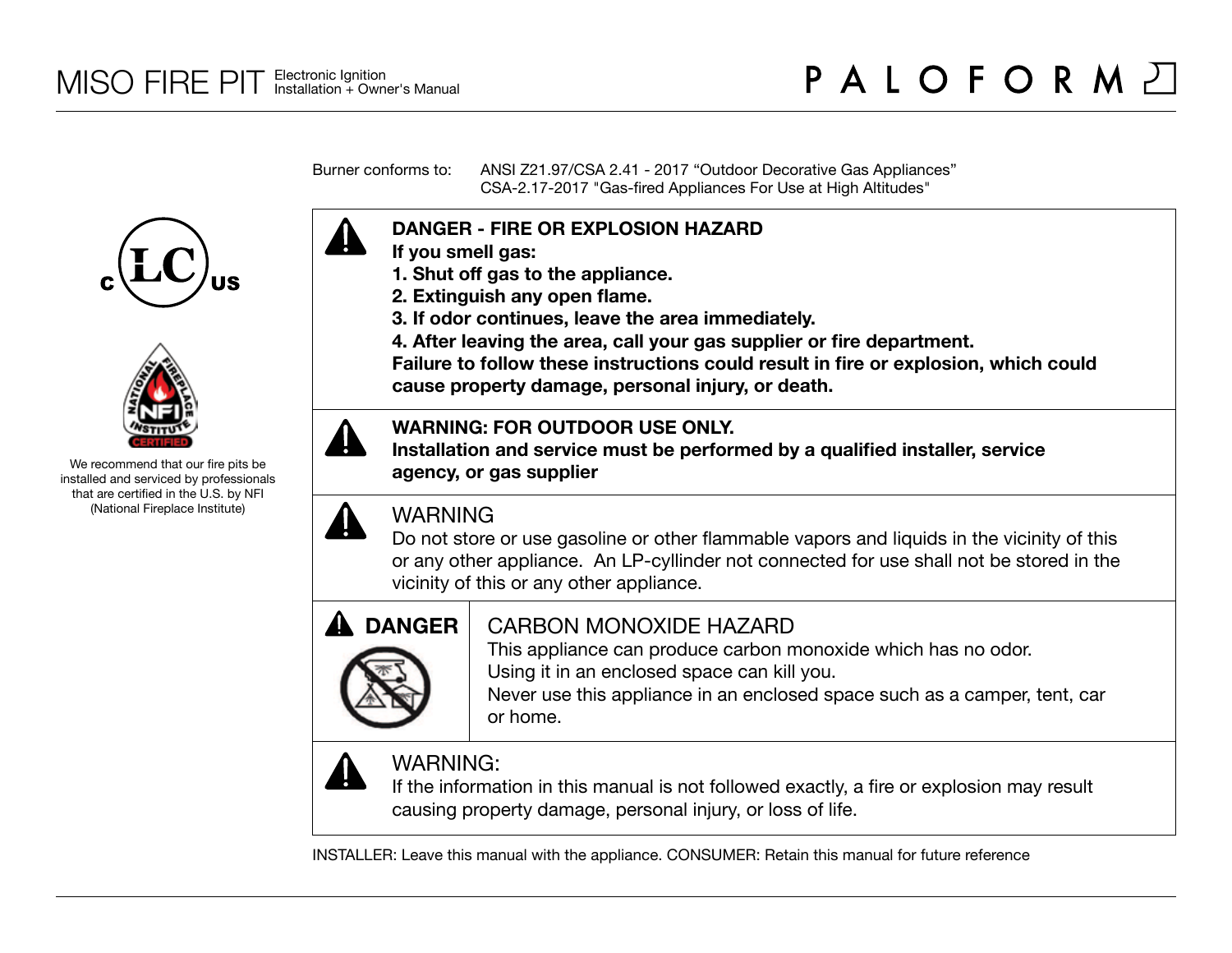# WARNINGS:

IMPORTANT: This appliance should be inspected before use and at least once annually by a qualified service person.

More frequent cleaning may be required as necessary. It is imperative that the control compartment, burners and circulating air passageways of the appliance be kept clean.

DANGER: Carbon monoxide poisoning can lead to death!

CARBON MONOXIDE POISONING: Early signs of carbon monoxide poisoning resemble the flu, with symptoms including headache, dizziness, or nausea. If you experience these signs, the Fire Pit may not be working properly. Get fresh air at once! Have the Fire Pit serviced. Some people are more affected by carbon monoxide than others, including pregnant women, people with heart or lung disease or anemia, those under the influence of alcohol, and those at high altitudes.

#### NATURAL GAS AND PROPANE:

To assist in detecting leaks, an odorant has been added to natural gas and propane. However, this odorant can fade, and gas may be present even though no odor exists. Make certain you read and understand all warnings. Keep this manual for reference. It is your guide to safe and proper operation of this appliance.

WARNING: Any modification to this appliance or its controls can be dangerous.

- 1. This appliance, as supplied, is only for use with the type of gas indicated on the rating plate.
- 2. When this appliance is connected to a fixed piping system, the installation must conform to local codes. or in the absence of local codes, to the National Fuel Gas Code, ANSI Z223.1/NFPA 54, or the International Fuel Gas Code.
- 3. Keep the appliance area clear and free from combustible materials, gasoline and other flammable vapors and liquids
- 4. Do not burn solid fuel in this appliance. Do not use this appliance to cook food or to burn paper or other objects.
- 5. Children and adults should be alerted to the hazards of high surface temperatures and should stay away to avoid burns or clothing ignition.
- 6. Clothing or other flammable materials should not be hung from the appliance, or placed on or near the appliance.
- 7. Young children should be carefully supervised when they are in the area of the appliance.
- 8. Do not use the appliance if any part has been under water. Immediately call a qualified service technician to inspect the appliance and to replace any part of the control system and any gas control which has been under water.
- 9. Inspect the appliance before each use.

10. Turn the appliance off and let cool before servicing, installing, repairing or covering. Any guard or other protective device removed for servicing the appliance must be replaced prior to operating the appliance. Only a qualified service person should install, service, or repair the appliance.

#### HIGH ALTITUDE INSTALLATION

The appliance is certified for installations up to 4500' (1372 m) above sea level. At this altitude range, no changes to the appliance are required. Please contact Paloform for information regarding installation above 4500' (1372 m).

#### LOCAL CODES

The installation of this appliance must conform with local codes, or in the absence of local codes, with the National Fuel Gas Code, ANSI Z223.1 • NFPA 54; National Fuel Gas Code; Natural Gas and Propane Installation Code, CSA B149.1; or Propane Storage and Handling Code, CSA B149.2, as applicable.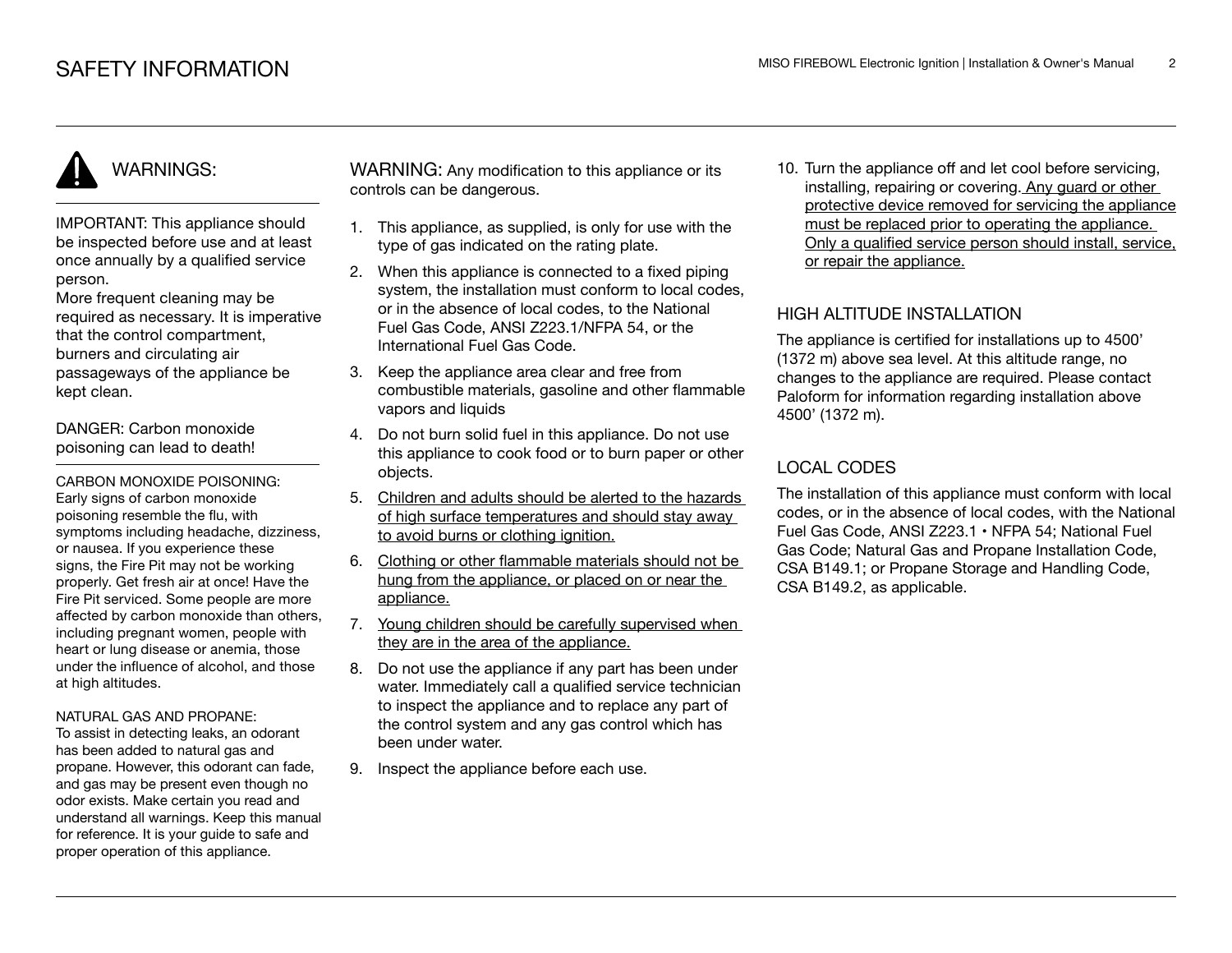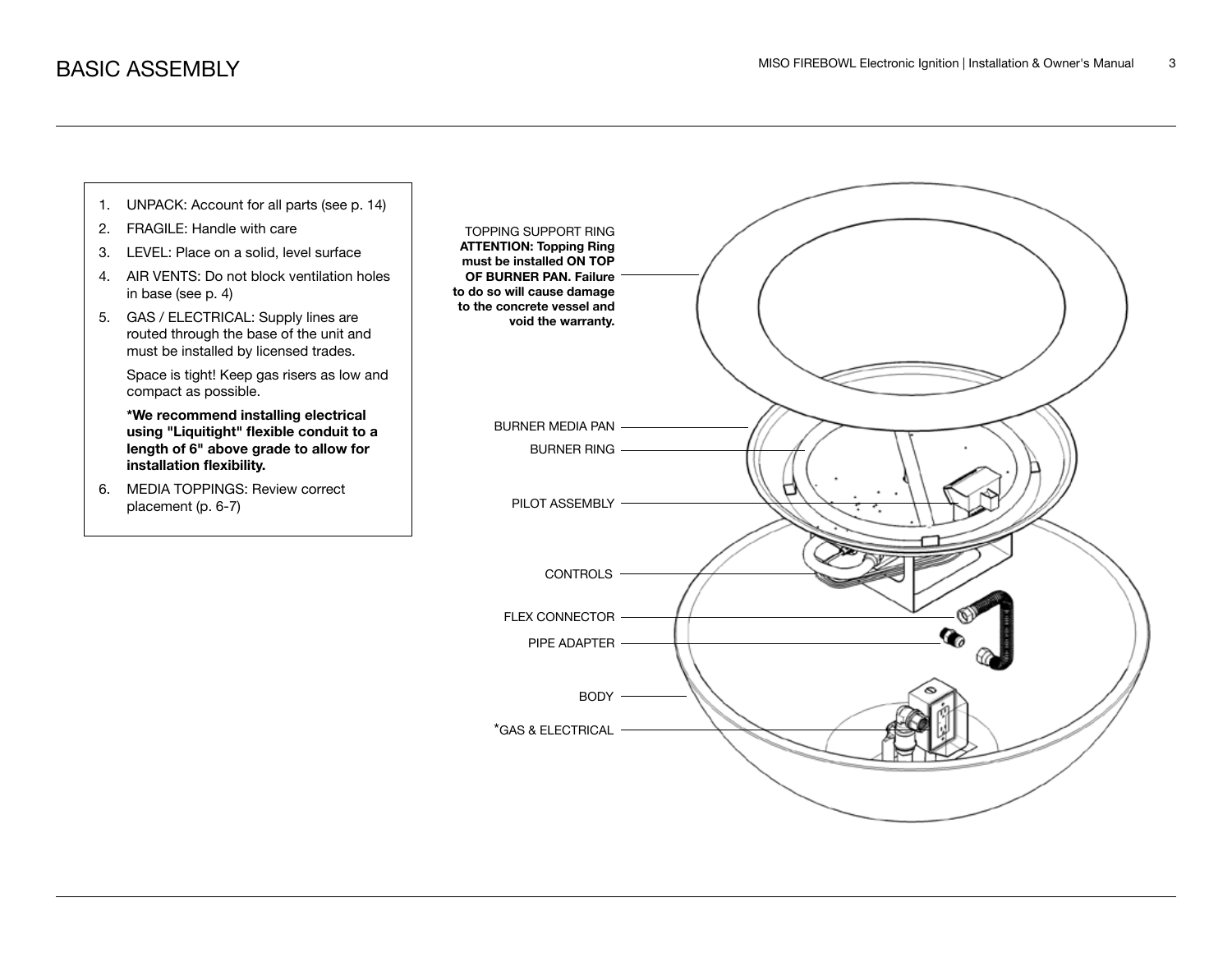|                       | NATURAL GAS                                                                                                                                                                  | <b>PROPANE</b> |  |
|-----------------------|------------------------------------------------------------------------------------------------------------------------------------------------------------------------------|----------------|--|
| Burner Model #        | $CIR-E-18$                                                                                                                                                                   | CIR-E-18P      |  |
| Max Heat Input        | 69,000 BTU/h                                                                                                                                                                 | 60,000 BTU/h   |  |
| Inlet Pressure - Min. | 4.5" W.C                                                                                                                                                                     | 11.0" W.C.     |  |
| Inlet Pressure - Max. | $10.5"$ W.C.                                                                                                                                                                 | 13.0" W.C.     |  |
| Orifice Size          | 18                                                                                                                                                                           | 37             |  |
| <b>Burner Ports</b>   | 68                                                                                                                                                                           | 68             |  |
| Port Size             | 1/8"                                                                                                                                                                         | 1/8"           |  |
| Electrical            | 120V 15A Outdoor Receptacle - Dedicated<br>Circuit with Wall Switch, Burner connects<br>via an AC adapter. Must be installed and<br>grounded in accordance with local codes. |                |  |

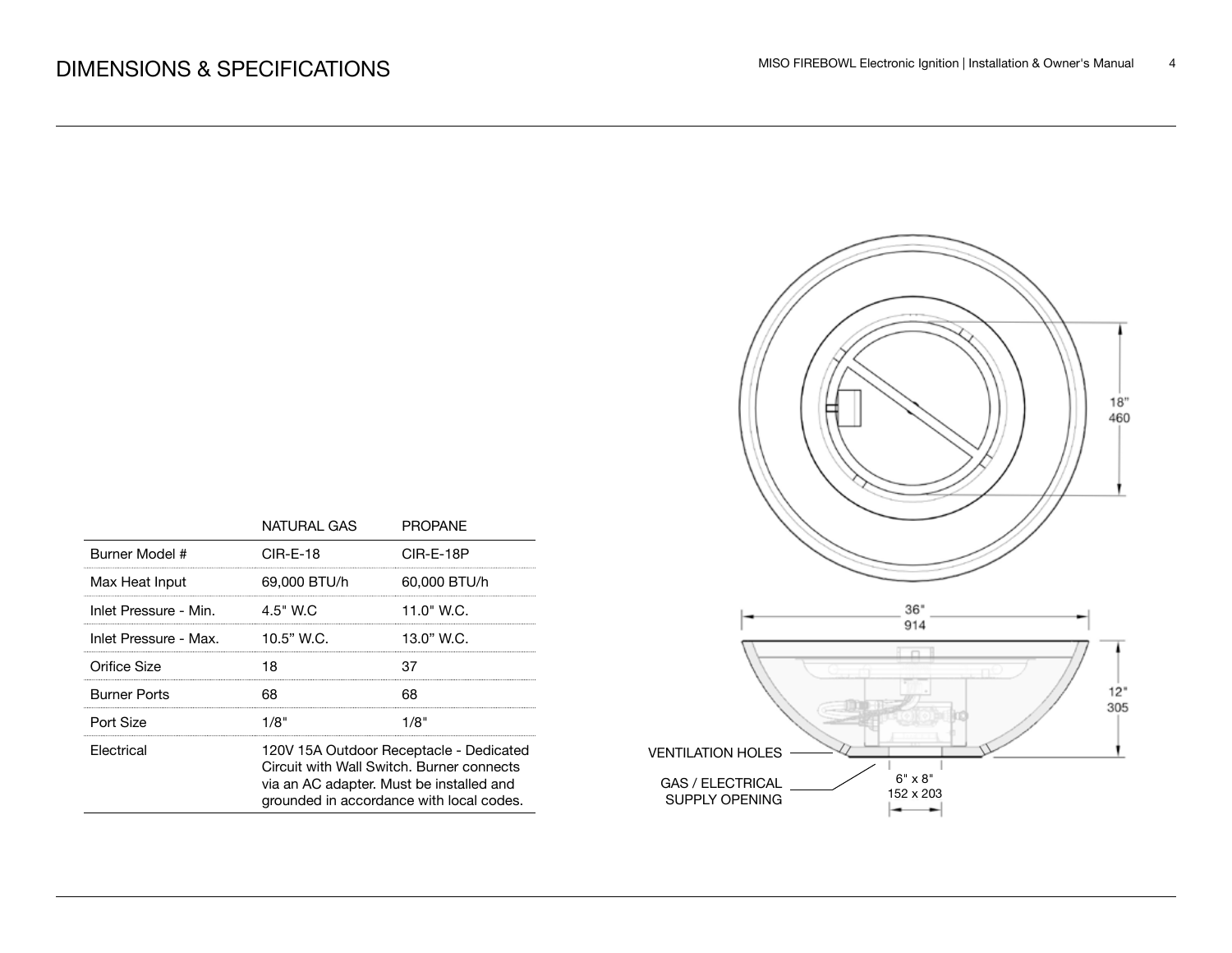

### FIG 1. MINIMUM CLEARANCES TO COMBUSTIBLES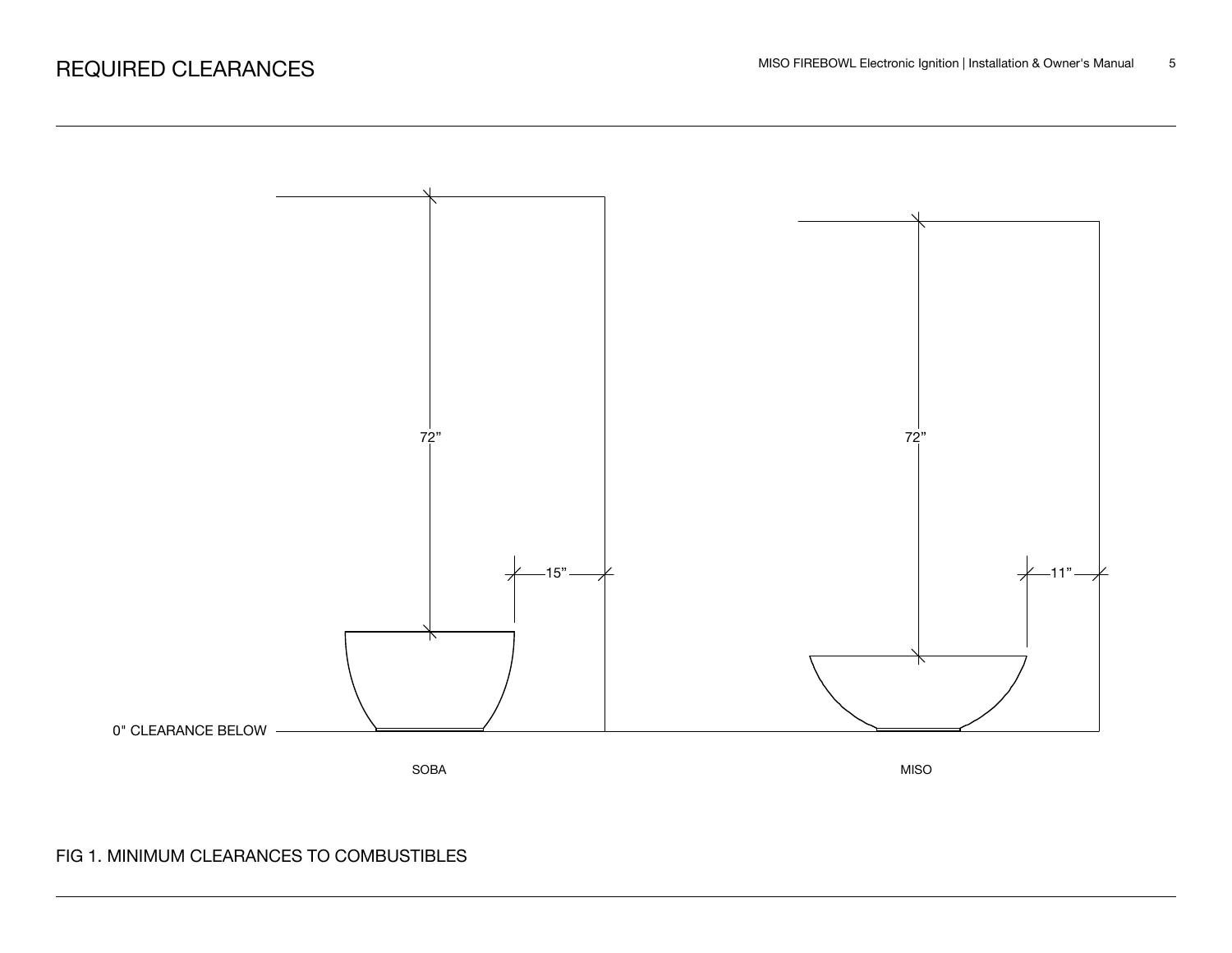accordance with these diagrams and instructions and/or failure to use parts specifically approved for use with this appliance may result in property damage or personal injury.

Do not remove the data plates attached to the Outdoor Fire Pit Burner. These plates contain important information.

#### NOTICE:

Installation and repair should be done by a qualified service person. The appliance should be inspected before use and at least once annually by a qualified service person. More frequent cleaning may be required as necessary. It is imperative that control compartment, burner ports and circulating air passageways of the appliance be kept clean.

#### CAUTION:

New Lava Rock may pop or crackle when first heated. This should subside after 30 minutes to one hour or more of operation. Maintain safe distance during this time.

#### TO ASSEMBLE THE FIRE PIT

- 1. Connect the Burner Assembly to the gas/propane WARNING: 1. Connect the Burner Assembly to the gas/propane correct FLAME APPEARANCE<br>Failure to position parts in supply using the supplied flex connector and following the instructions on page 8.
	- 2. Carefully leak test all connections following the procedure on page 8.
	- 3. Fill the burner pan evenly with burner media (crushed tempered glass for natural gas; volcanic rock for propane). Do not obstruct the pilot lighting port with burner media! Use burner media supplied by Paloform only!
	- 4. Follow the Initial Lighting Instructions on page 9. Make sure that the flame carries to all parts of the burner. Turn OFF the appliance and let it cool before proceeding to the next step.
	- 5. Place Topping Ring. Evenly distribute decorative topping (river stones, crushed glass or lava rock) on top of burner media. An uneven or excessively thick layer of topping can result in an uneven flame.
	- 6. Do not cover pilot shield. Keep the lighting port open and free of media. Do not use any media not supplied by the manufacturer!





BURNER MEDIA DECORATIVE TOPPING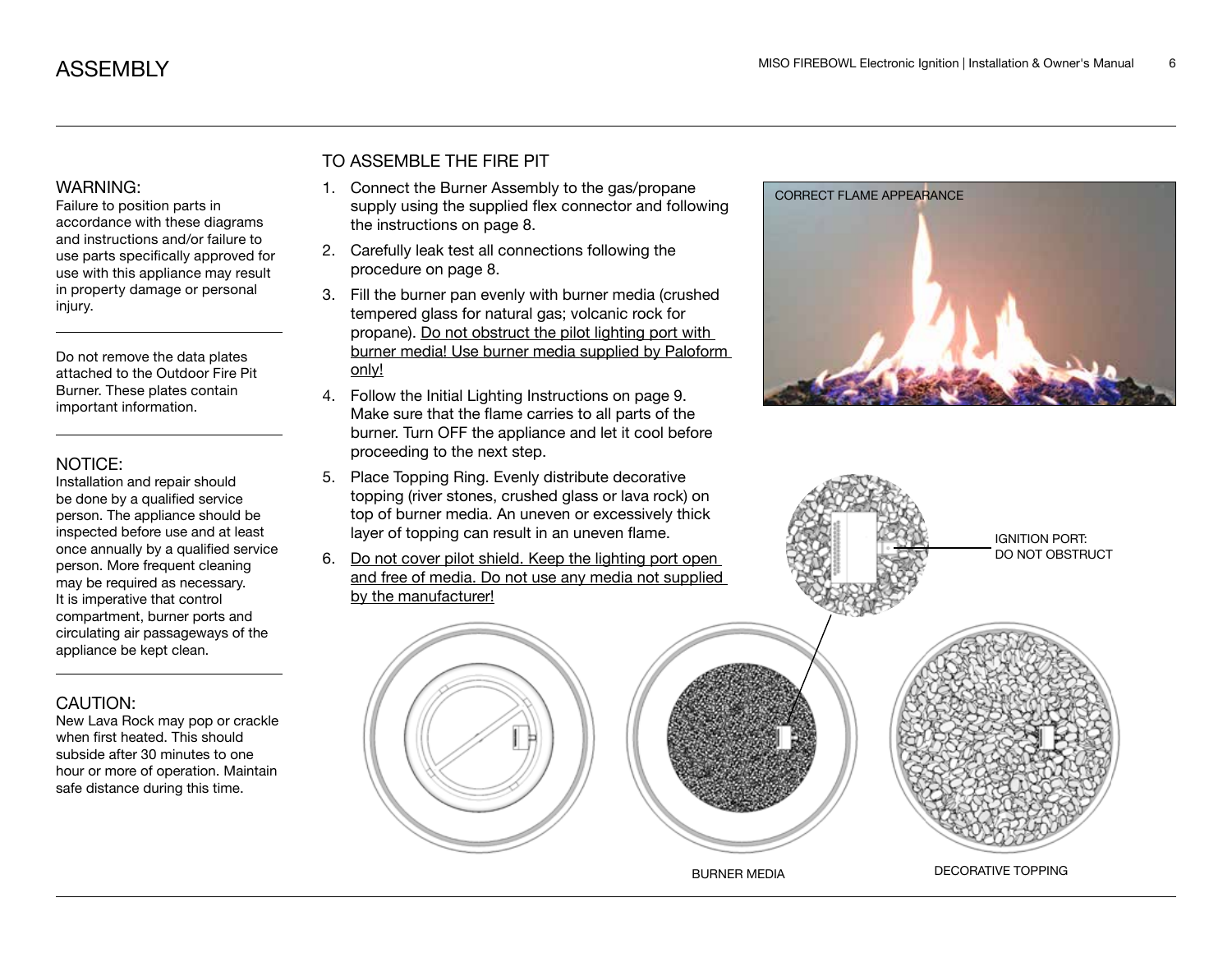CAUTION: Do not use any media over the burner that have not been supplied by Paloform. Landscape stone or other natural or manufactured materials may explode when heated.

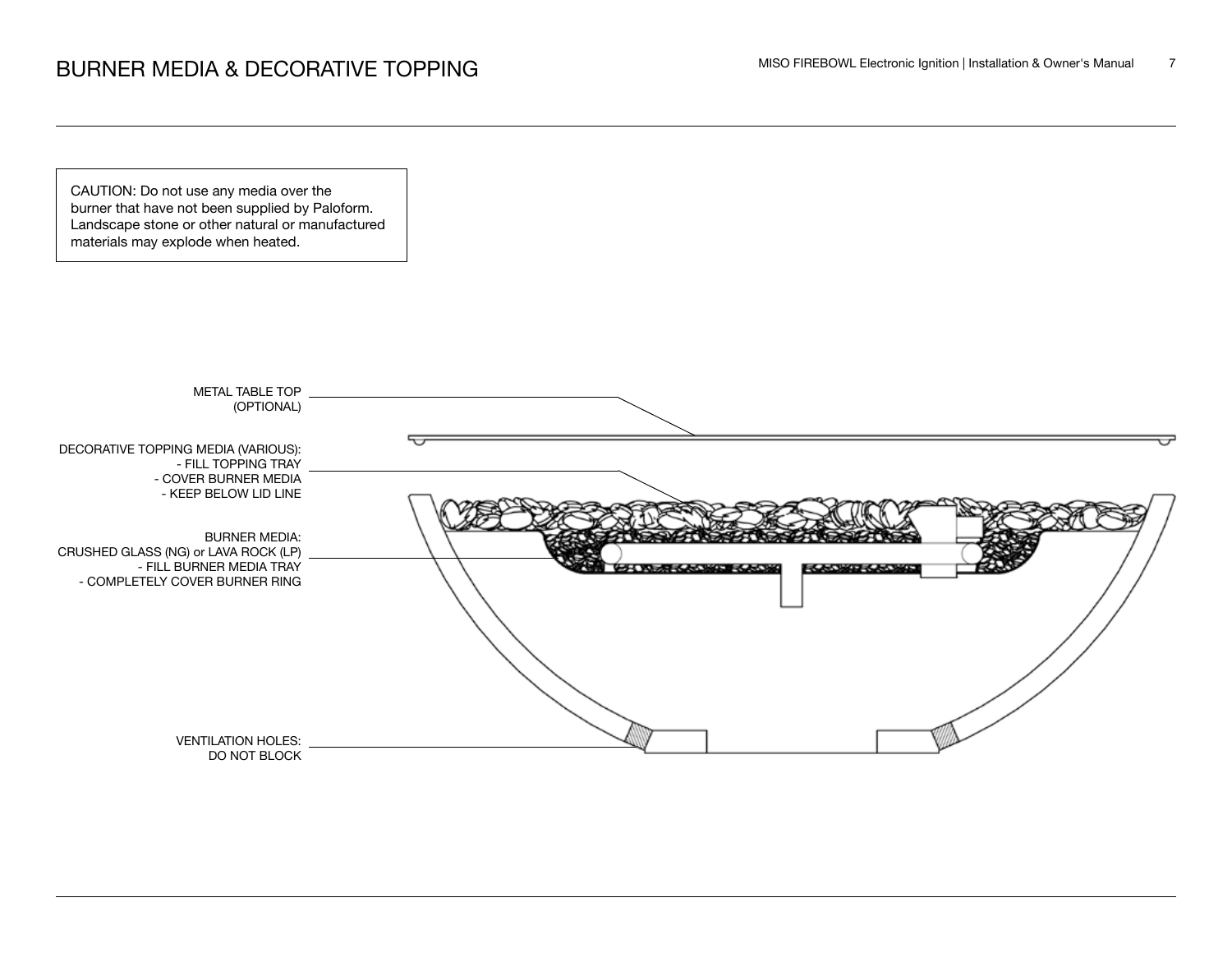# WARNING:

A qualified service person must connect the appliance to the gas supply. Follow all local codes.

#### CAUTION:

Use only new black iron or steel pipe. Internally tinned copper tubing may be used in certain areas. Use pipe of 1/2" diameter or greater to allow proper gas volume to Outdoor Fire Pit Burner. If pipe is too small, undue loss of pressure will occur.

#### INSTALLATION ITEMS NEEDED:

Before installing the Outdoor Fire Pit, make sure you have all items listed bellow:

- piping (check local codes)
- sealant
- manual shutoff valve
- adjustable (crescent) wrench or pliers
- sediment trap
- tee joints
- pipe wrench

#### INSTALLATION REQUIREMENTS

Installation must include a manual shutoff valve, union, and plugged 1/8" NPT tap. Locate NPT tap within reach for test gauge hook up. NPT tap must be upstream from the appliance.

Apply pipe joint sealant lightly to male threads. This will prevent excess sealant from going into pipe. Excess sealant in pipe could result in a clogged burner injector.

Install sediment trap in supply line as shown below. Locate sediment trap where it is within reach for cleaning and trapped matter is not likely to freeze.

A sediment trap prevents moisture and contaminants from entering the Outdoor Fire Pit controls. If a sediment trap is not installed, or is installed incorrectly, the unit may not work properly.

APPROVED FLEXIBLE GAS HOSE

#### CHECKING GAS CONNECTION

WARNING: Test all gas piping and connections for leaks after installing or servicing. Correct all leaks immediately.

WARNING: Never use an open flame to check for a leak. Apply a mixture of liquid soap and water to all joints. Bubbles forming on joints while the gas is running indicate a leak. Correct all leaks at immediately.

Test Pressures in Excess Of 1/2 psi (3.5 kPa) This appliance and its individual shutoff valve must be disconnected from the gas supply piping system during any pressure testing of that system at test pressures in excess of ½ psi (3.5 kPa).

Test Pressures Equal To or Less Than 1/2 psi (3.5 kPa) This appliance must be isolated from the gas supply piping system by closing its individual manual shutoff valve during any pressure testing of the gas supply piping system at test pressures equal to or less than ½ psi (3.5 kPa).

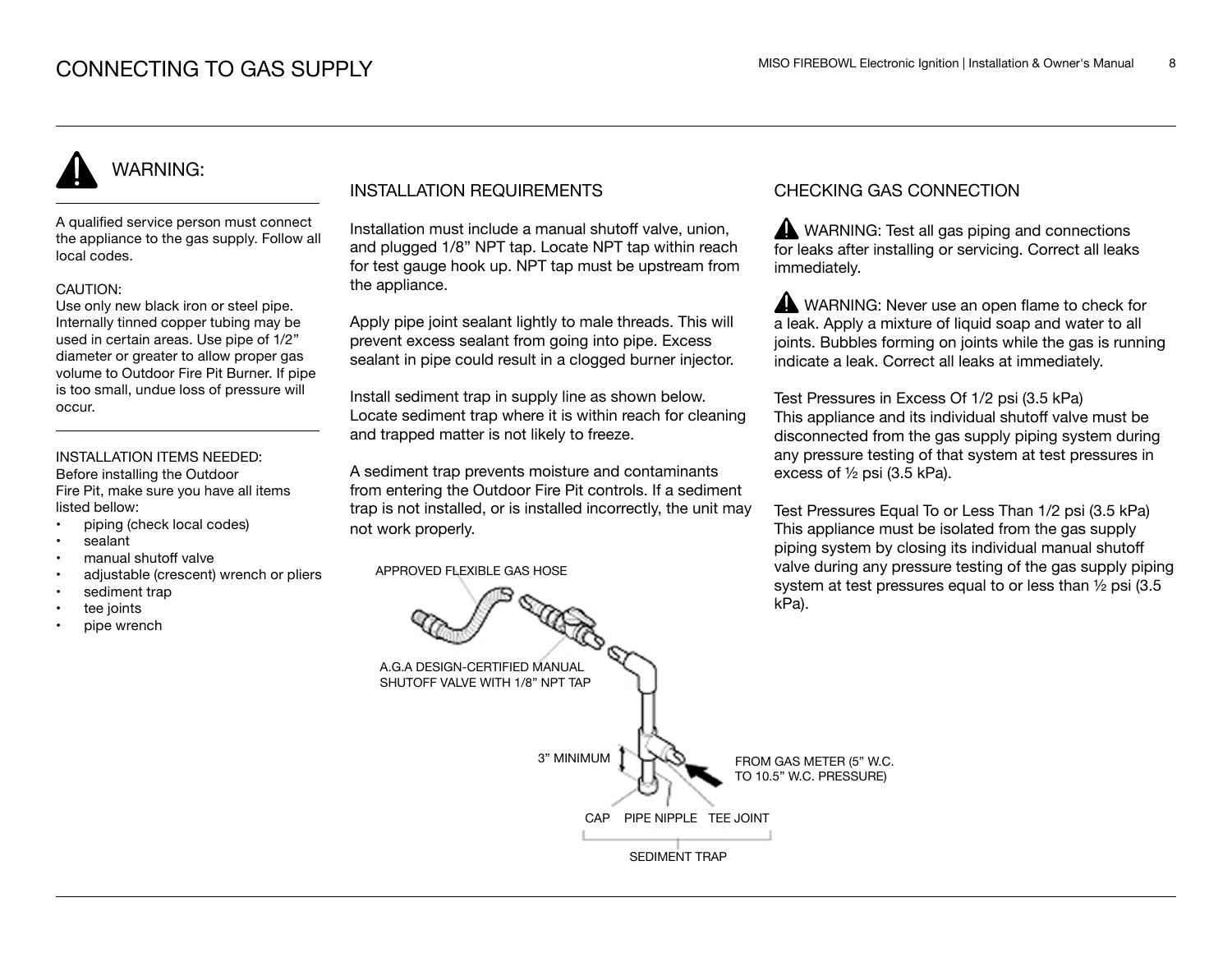# WARNINGS:

Failure to follow these instructions exactly may result in fire or explosion causing property damage, personal injury or loss of life.

Before operating the appliance, check all around the appliance area and on the surrounding floor for the smell of gas - some gas is heavier than air and may settle on the floor in the event of a leak. IF YOU SMELL GAS, follow the safety instructions on page 1 of this manual.

This appliance is equipped with an ignition device that automatically lights the pilot. Do not try to light the pilot manually.

The main gas valve in this appliance is not serviceable and does not have any control knobs or switches to operate. Do not remove the heat shields covering the valve and electronic devices. Do not try to repair or modify the valve, as doing so may result in a fire or explosion. Call a qualified service technician if you have any safety concerns.

Do not use this appliance if any part of it has been under water. Immediately call a qualified service technician to inspect the appliance and to replace any part of the control system and any gas control that has been under water.

Improper installation, adjustment, alteration, service or maintenance can result in injury or property damage. For assistance or additional information, consult a qualified installer, service agency or the gas supplier.

Do not store or use gasoline or other flammable vapors or liquids in the vicinity of this appliance.

#### INITIAL LIGHTING INSTRUCTIONS

Before placing burner assembly into a housing:

- 1. Purge air from the supply line.
- 2. Test for leaks in each of the following locations:
	- The gas supply line connection to the main valve;
	- The Burner connections and pilot;
	- All joints on the valve and control body;
	- All field made joints and gas shutoff valves;
	- All factory made joints and connections.
- 3. You may check for gas leaks using one of the following methods only:
	- Soap and water solution. WARNING: If using a soap and water solution to test for leaks, DO NOT spray the solution onto electronic parts;
	- An approved leak testing spray;
	- An electronic sniffer. NOTE: Remove any excess pipe compound from connections if using this method, as the compound can set off electronic sniffers.

### DANGER: NEVER USE AN OPEN FLAME TO CHECK FOR GAS LEAKS.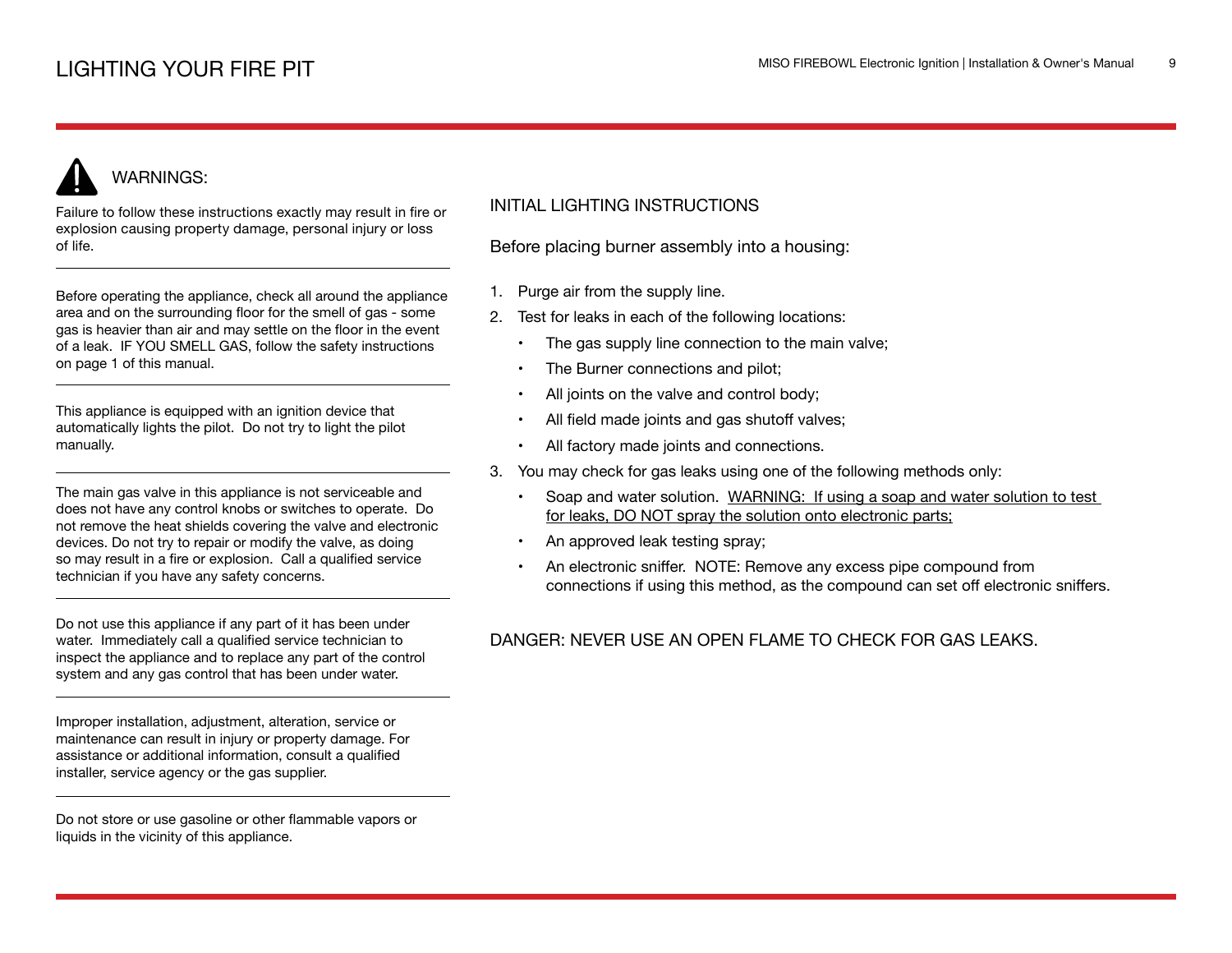#### WARNING:

This appliance is designed to be connected to a power source that is controllable by a switch.

Do not connect 24 VAC AC adapter to a live power source.

#### OPERATING INSTRUCTIONS

- 1. STOP! Read the safety information on pages 1, 2 and 9 of this manual.
- 2. Turn off all electric power to the appliance.
- 3. Do not attempt to light the pilot manually.
- 4. Turn the manual gas control valve to the OFF position.
- 5. Wait five (5) minutes to clear out any residual gas, then check for the smell of gas at and around the appliance, including near the floor. If you smell gas, STOP! Follow the instructions on page 1 of this manual. If you do not smell gas, continue to the next step.
- 6. Turn the manual gas control valve to the ON position.
- 7. Plug the supplied 24 VAC AC adapter into a 110V power outlet.
- 8. Connect the AC adapter to the AC input plug at the unit.
- 9. Place Burner Assembly in Housing
- 10. To ignite burner, turn on electric power to the appliance.
- 11. To turn off appliance, turn off electric power to the appliance.

#### TURNING OFF THE GAS TO THE APPLIANCE

- 1. Turn off all electric power supplied to the appliance if service is to be performed. Unplug the 24 VAC AC adapter from the power outlet.
- 2. If necessary, remove the burner from the housing to access the manual gas valve.
- 3. Turn the main manual shutoff valve to the full OFF position.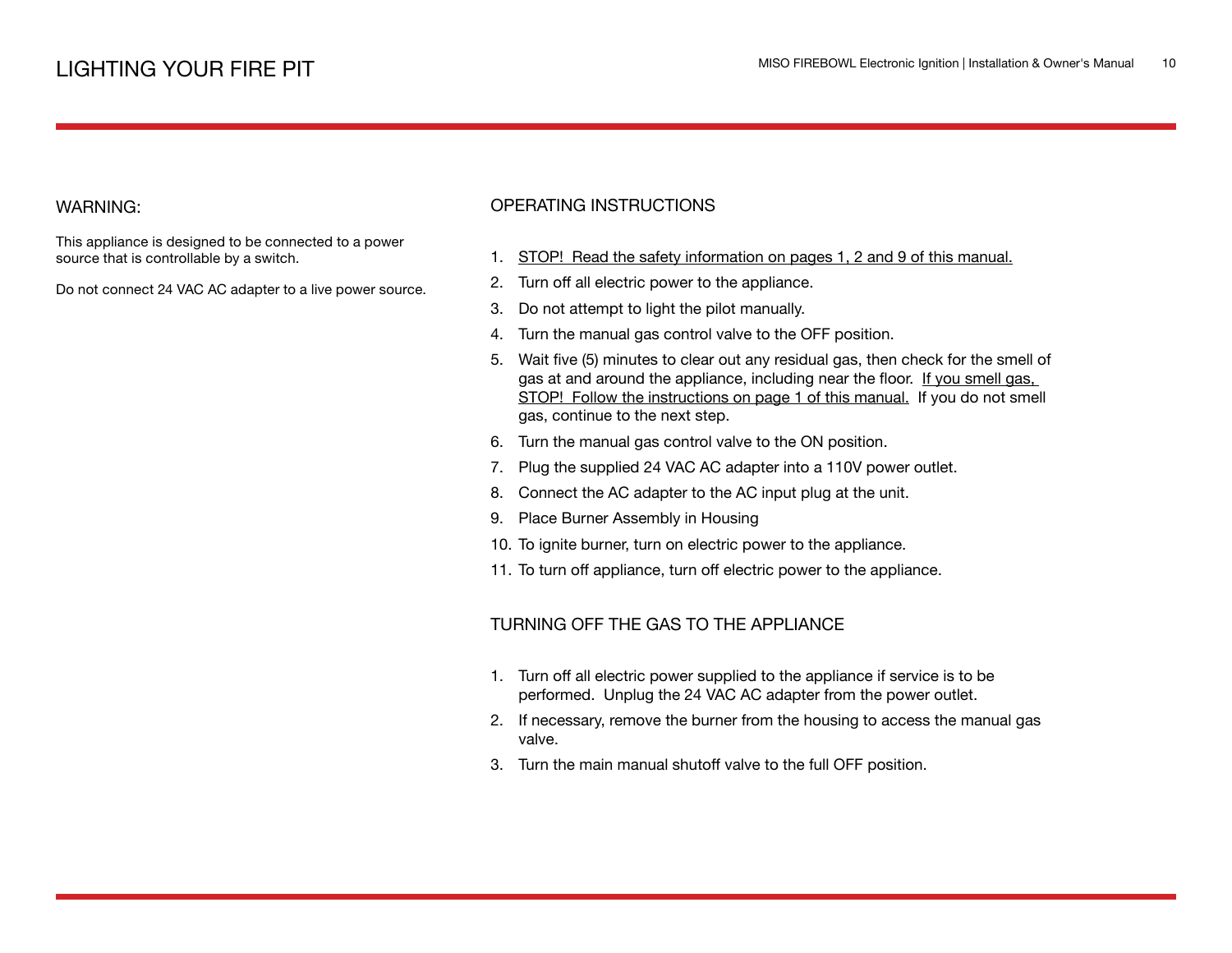#### KEEP YOUR FIRE PIT COVERED

Covering your fire pit with its all-weather cover when not in use will prolong the life of all its components.

WARNING: Turn off gas before servicing fire pit.

We recommend that a qualified service technician perform the following check-ups at the beginning of each fire pit season.

If any irregularities are apparent with operation. Please refer to Troubleshooting guide, pages 12-13.

#### BURNER ELEMENT AND PILOT

Inspect the burner at regular intervals at least twice a year. Keep the burner and pilot area clean by vacuuming or brushing. Make sure the burner porting and burner air openings are free of obstructions at all times. Remove pilot cover to inspect pilot.

Remove topping from top of burner ring and Inspect area around the burner. Remove any lint or foreign material with a brush or vacuum cleaner.

#### PILOT FLAME

The flames from the pilot should be visually checked as soon as the unit is installed, and periodically during normal operation. The pilot flame must always be present when the fire pit is in operation. The pilot flame has two distinct flames: one engulfing the flame sensor and the other reaching to the main burner.



PILOT ASSEMBLY

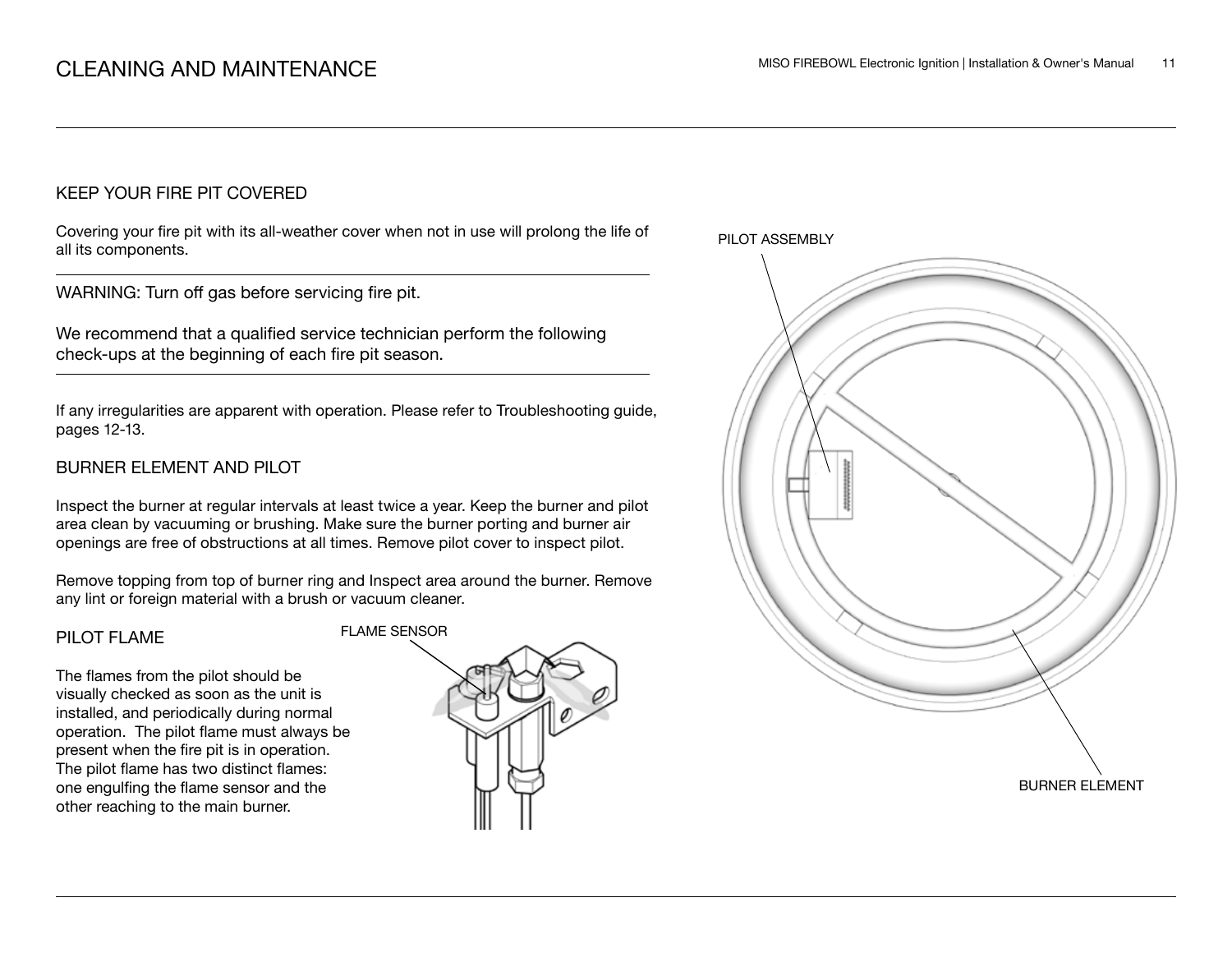| <b>WARNING:</b>                                                                                                                                                                                                                                   | <b>OBSERVED PROBLEM</b>                                                                                                                                                                 |    | <b>POSSIBLE CAUSE</b>                           |    | <b>REMEDY</b>                                                                                                                                                                                                                     |
|---------------------------------------------------------------------------------------------------------------------------------------------------------------------------------------------------------------------------------------------------|-----------------------------------------------------------------------------------------------------------------------------------------------------------------------------------------|----|-------------------------------------------------|----|-----------------------------------------------------------------------------------------------------------------------------------------------------------------------------------------------------------------------------------|
| Turn off appliance and let cool before<br>servicing. Only a qualified service person<br>should service and repair this appliance.                                                                                                                 | Burner shuts off/relights intermittently.                                                                                                                                               |    | Wind or gusts in excess of 16 km/h<br>(10 mph). |    | Protect pilot from wind with<br>decorative topping - sides of pilot<br>housing may be covered. DO<br>NOT BLOCK IGNITION PORT.<br>In the case of consistently windy<br>conditions, a protective glass<br>barrier may be necessary. |
|                                                                                                                                                                                                                                                   |                                                                                                                                                                                         | 2. | Air present in gas line                         | 2. | Ensure gas line is thoroughly bled                                                                                                                                                                                                |
|                                                                                                                                                                                                                                                   |                                                                                                                                                                                         | 3. | Not enough air to pilot                         | 3. | Ensure ventilation holes/gaps are<br>not obstructed                                                                                                                                                                               |
|                                                                                                                                                                                                                                                   | Unit is smoking / sooting excessively.<br>(Note: It is natural and unavoidable for<br>appliance sets to produce moderate<br>levels of carbon (soot) where flames<br>contact the media.) | 1. | Poor fuel quality                               |    | Contact local natural gas<br>company                                                                                                                                                                                              |
| IMPORTANT: Operating unit where<br>impurities in air exist may create                                                                                                                                                                             |                                                                                                                                                                                         | 2. | Excessive flame impingement or<br>blockage      | 2. | Separate the stones to allow<br>more flame passage                                                                                                                                                                                |
| odors. Cleaning supplies, paint, paint<br>remover, cigarette smoke, cements<br>and glues, new carpet or textiles,<br>etc., create fumes. These fumes may<br>mix with combustion air and create<br>odors. These odors will disappear<br>over time. |                                                                                                                                                                                         | 3. | Improper fuel/air mixture                       | 3. | Remove any foreign items from<br>the flame pattern and/or check<br>for proper orifice sizing                                                                                                                                      |
|                                                                                                                                                                                                                                                   | Burner is excessively noisy<br>(Note: The movement and combustion                                                                                                                       |    | Passage of air/gas across irregular<br>surfaces |    | Relieve any tight bends or kinks<br>in gas supply line                                                                                                                                                                            |
|                                                                                                                                                                                                                                                   | of gas will create low, unavoidable<br>levels of noise.)                                                                                                                                | 2. | Excessive gas pressure on natural<br>gas units  | 2. | Check/reset gas regulator<br>pressure                                                                                                                                                                                             |
|                                                                                                                                                                                                                                                   | Gas odor even when power is off                                                                                                                                                         | 1. | Gas leak. See Warning statement<br>above.       |    | Locate and correct all leaks (see<br>Checking Gas Connections, pg 8)                                                                                                                                                              |
|                                                                                                                                                                                                                                                   |                                                                                                                                                                                         | 2. | Main gas valve defective.                       | 2. | Replace gas valve                                                                                                                                                                                                                 |
|                                                                                                                                                                                                                                                   | Unit produces unwanted odors                                                                                                                                                            | 1. | Gas leak. See Warning statement<br>below.       | 1. | Locate and correct all leaks (see<br>Checking Gas Connections, pg 8)                                                                                                                                                              |



Shut off gas supply. Do not try to light any appliance. Do not touch any electrical switch; do not use any phone in the vicinity of the appliance.

Immediately call your gas supplier from a safe distance. Follow your gas supplier's instructions.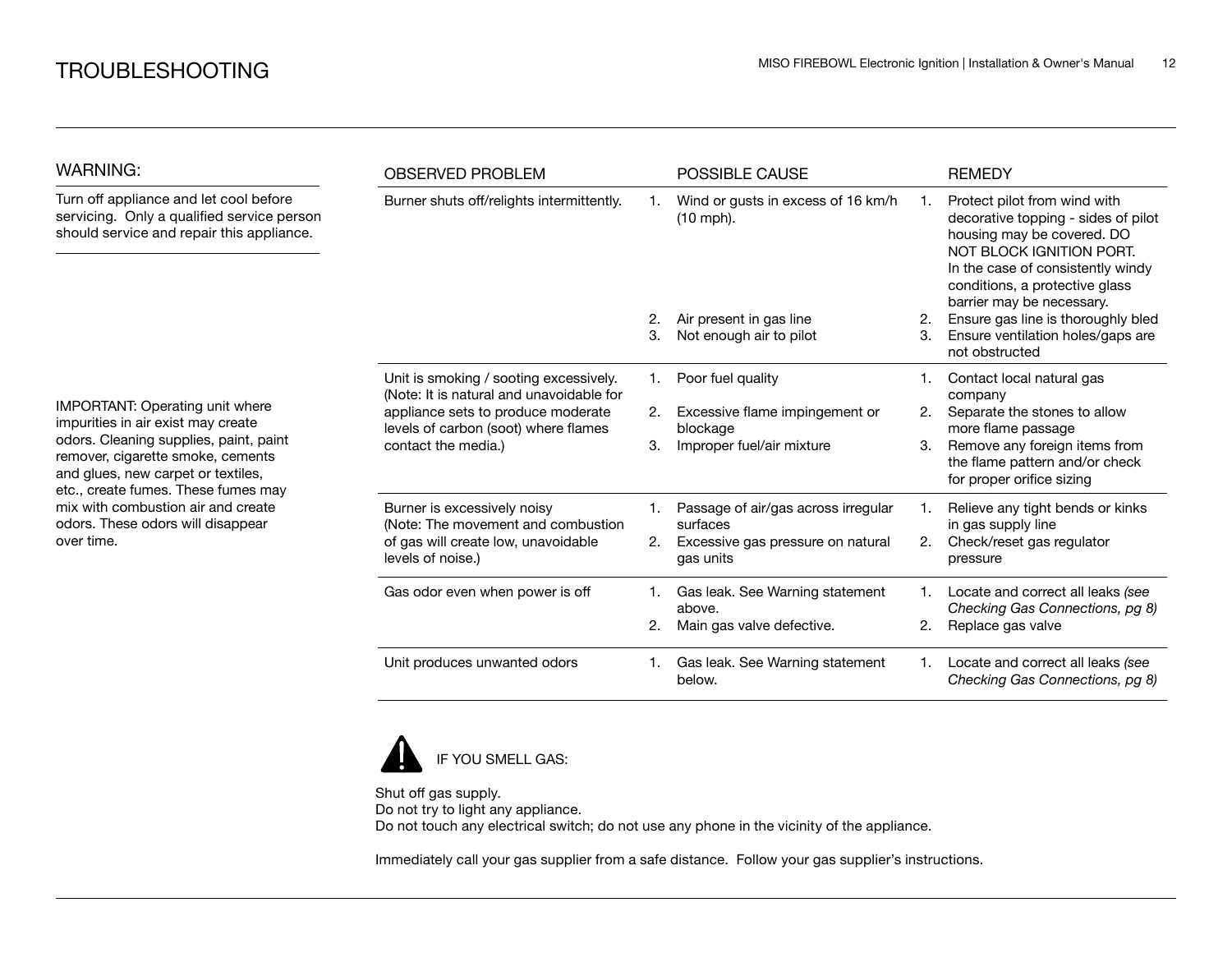WARNING:

| <b>WARNING:</b>                                                                                                                   | <b>OBSERVED PROBLEM</b>                                               |                | POSSIBLE CAUSE                                                                                                 |                           | <b>REMEDY</b>                                                                                                                                                                                                                                                          |
|-----------------------------------------------------------------------------------------------------------------------------------|-----------------------------------------------------------------------|----------------|----------------------------------------------------------------------------------------------------------------|---------------------------|------------------------------------------------------------------------------------------------------------------------------------------------------------------------------------------------------------------------------------------------------------------------|
| Turn off appliance and let cool before<br>servicing. Only a qualified service person<br>should service and repair this appliance. | When power is turned on, nothing<br>happens                           | 1.             | No power to unit                                                                                               | $1_{-}$<br>2.<br>3.<br>4. | Check connections between<br>controls, power adapter and<br>power source<br>Check power at source<br>Verify that power adapter is<br>functioning correctly<br>If you are using a third-party<br>remote control unit, verify that<br>this unit is functioning correctly |
|                                                                                                                                   | When power is turned on, there is a<br>spark at pilot but no ignition | 1.<br>2.<br>3. | Gas supply turned off or manual<br>shutoff valve closed<br>Air in gas lines when installed<br>Pilot is clogged | 1.<br>2.<br>3.            | Turn off gas supply or open<br>manual shutoff valve<br>Purge air from the supply line<br>Clean pilot (see Cleaning and<br>Maintenance, page 11) or replace<br>pilot assembly                                                                                           |
|                                                                                                                                   |                                                                       | 4.             | Pilot valve lead is loose/<br>disconnected                                                                     | 4.                        | Check/reconnect lead                                                                                                                                                                                                                                                   |
|                                                                                                                                   | Burner does not light after pilot is lit                              | 1.<br>2.<br>3. | Burner orifice is clogged<br>Inlet gas pressure is too low<br>Flame sensor or Main Valve lead                  | 2.<br>3.                  | Clean burner orifice<br>Contact local gas or propane<br>supplier<br>Reconnect / replace lead                                                                                                                                                                           |
|                                                                                                                                   |                                                                       | 4.             | loose/disconnected<br>Ignition Control Board failure                                                           | 4.                        | Replace Board                                                                                                                                                                                                                                                          |
|                                                                                                                                   | Delayed burner ignition                                               | 1.             | Lighting port is blocked                                                                                       | 1.                        | Remove burner media/debris<br>from Lighting Port                                                                                                                                                                                                                       |
|                                                                                                                                   | Burner flame is too low or too high                                   | 1.             | Incorrect gas supply or pressure                                                                               | 1.                        | Check for proper gas supply<br>pressure                                                                                                                                                                                                                                |
|                                                                                                                                   |                                                                       | 2.             | Blocked burner orifice or burner<br>ports                                                                      | 2.                        | Free burner orifice and burner<br>ports of any burrs, paint, or other<br>blockage                                                                                                                                                                                      |
|                                                                                                                                   |                                                                       | 3.             | Improper burner orifice size                                                                                   | З.                        | Verify proper burner orifice sizing<br>(see page 4)                                                                                                                                                                                                                    |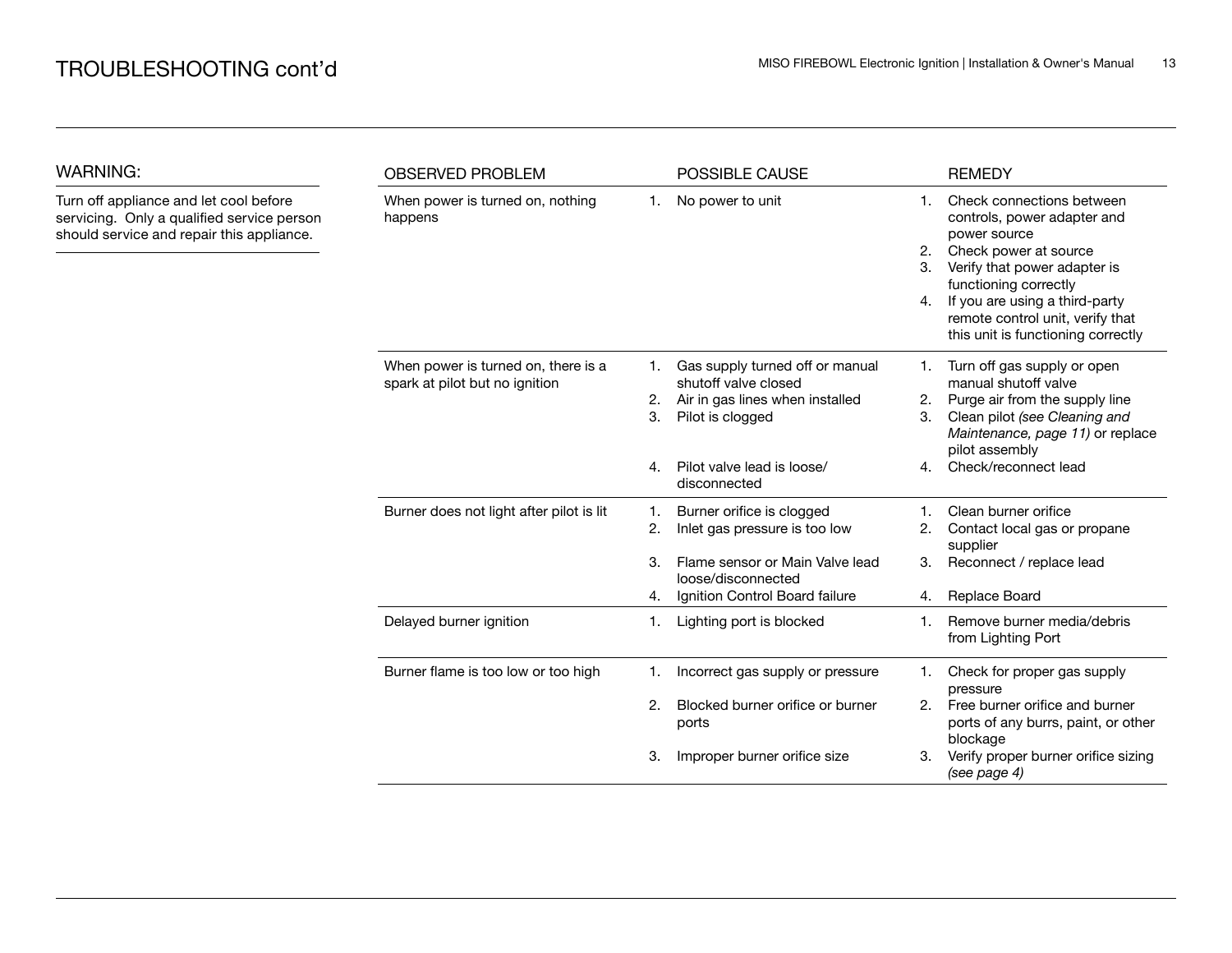|    |                                      | <b>Natural Gas</b>    | Propane           |
|----|--------------------------------------|-----------------------|-------------------|
| 1  | <b>Pilot Cover</b>                   | CIR-EPC               | same              |
| 1a | Pilot Shroud                         | CIR-FPC               | same              |
| 2  | Pilot Assembly                       | PIL-E-410             | PIL-E-410LP       |
| 3  | 18" Burner Ring                      | CIR-18-BUR            | same              |
| 4  | Burner Pan                           | CIR-18-PAN            | same              |
| 5  | Venturi                              | CIR-VEN-1             | same              |
| 5а | Air Shutter                          |                       |                   |
| 6  | Orifice                              | FIT-ORI-18            | FIT-ORI-37        |
| 7  | 3/8" Flare Adapter                   |                       |                   |
| 8  | <b>Flex Connector</b>                | CON-SS-5MM-12         | same              |
| 9  | <b>CIR Control Box</b>               | see drawing           | same              |
| 10 | Control Box Chassis                  | CIR-E-CHA             | same              |
| 11 | Power Adapter 120V-NA<br>(not shown) | E-POW-24VAC           | same              |
| 12 | Burner Media (not shown)             | Crushed Glass 17.5 kg | Lava Pebbles 15 L |
| 13 | Topping Media (not shown)            | Various               | Various           |
| 14 | Fabric Cover (not shown)             | COV-MIS36-LC          | same              |
| 15 | Concrete Vessel (not shown)          | MIS36-(colour code)   | same              |

WARNING: Failure to position parts in accordance with diagrams or failure to use parts specifically approved for this appliance may result in property damage or personal injury.

REPLACEMENT PARTS ARE AVAILABLE FROM PALOFORM

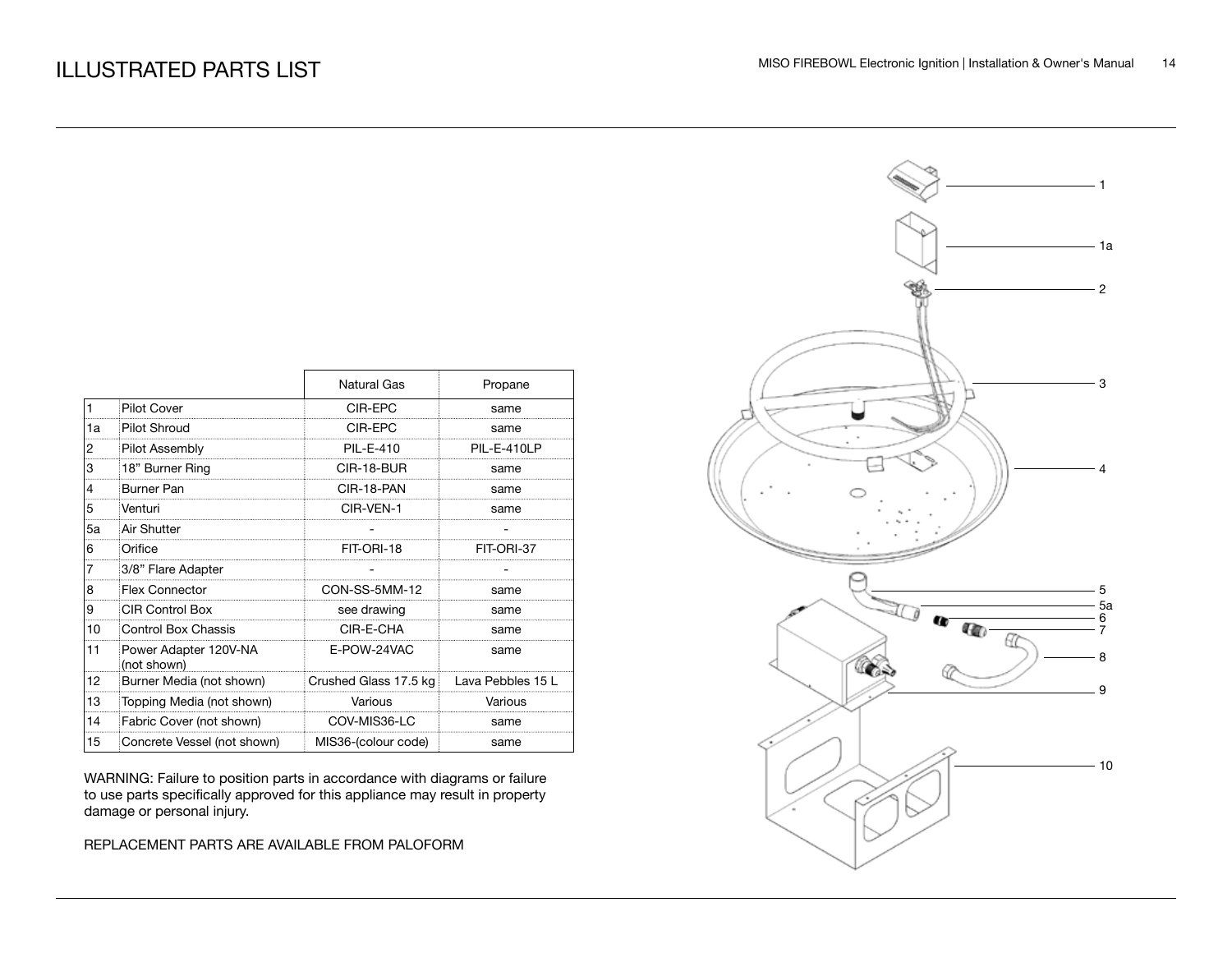|                                                             | $-1$<br>$\boldsymbol{9}$<br>$\mathbf 5$<br>10<br>$-2$           |
|-------------------------------------------------------------|-----------------------------------------------------------------|
| pane                                                        | $\circledcirc_{\Box}$                                           |
| ame<br>ame<br>eg. spring<br>$\qquad \qquad \blacksquare$    | O<br>О∼<br>$\ensuremath{\mathsf{3}}$<br>4<br>$11 -$<br>@<br>- 9 |
| -<br>$\overline{\phantom{a}}$<br>$-410LP$                   | 0<br>$1a -$                                                     |
| $\blacksquare$<br>ame<br>÷                                  | $\,6\,$<br>$\boldsymbol{7}$                                     |
| $\overline{\phantom{a}}$<br>$\overline{\phantom{0}}$<br>ame | $\,$ 8 $\,$                                                     |

|    |                            | Natural Gas            | Propane          |
|----|----------------------------|------------------------|------------------|
|    | CIR Control Box Cover      | CIR-E-BOX              | same             |
| 1а | CIR Control Box Housing    | CIR-E-BOX              | same             |
| 2  | Dual Solenoid Valve        | E-VAL-BASO             | w/LP reg. spring |
| 3  | 3/8"x1-1/2" - Nipple       |                        |                  |
| 4  | 3/8" Bulkhead Union        |                        |                  |
| 5  | 3/8" Street Elbow          |                        |                  |
| 6  | Pilot Assembly             | PII-F-410              | PIL-E-410LP      |
|    | Shrink-fit Cord Grip       |                        |                  |
| 8  | Ignition Control Board     | E-BOARD-CC9            | same             |
| 9  | 3/8" Flare Adapter         |                        |                  |
| 10 | 3/8" Close Nipple          |                        |                  |
| 11 | <b>Barrel Connector</b>    | part of wiring harness |                  |
| 12 | Wiring Harness (not shown) | E-WIR-KIT              | same             |

 $\Gamma$ 

₹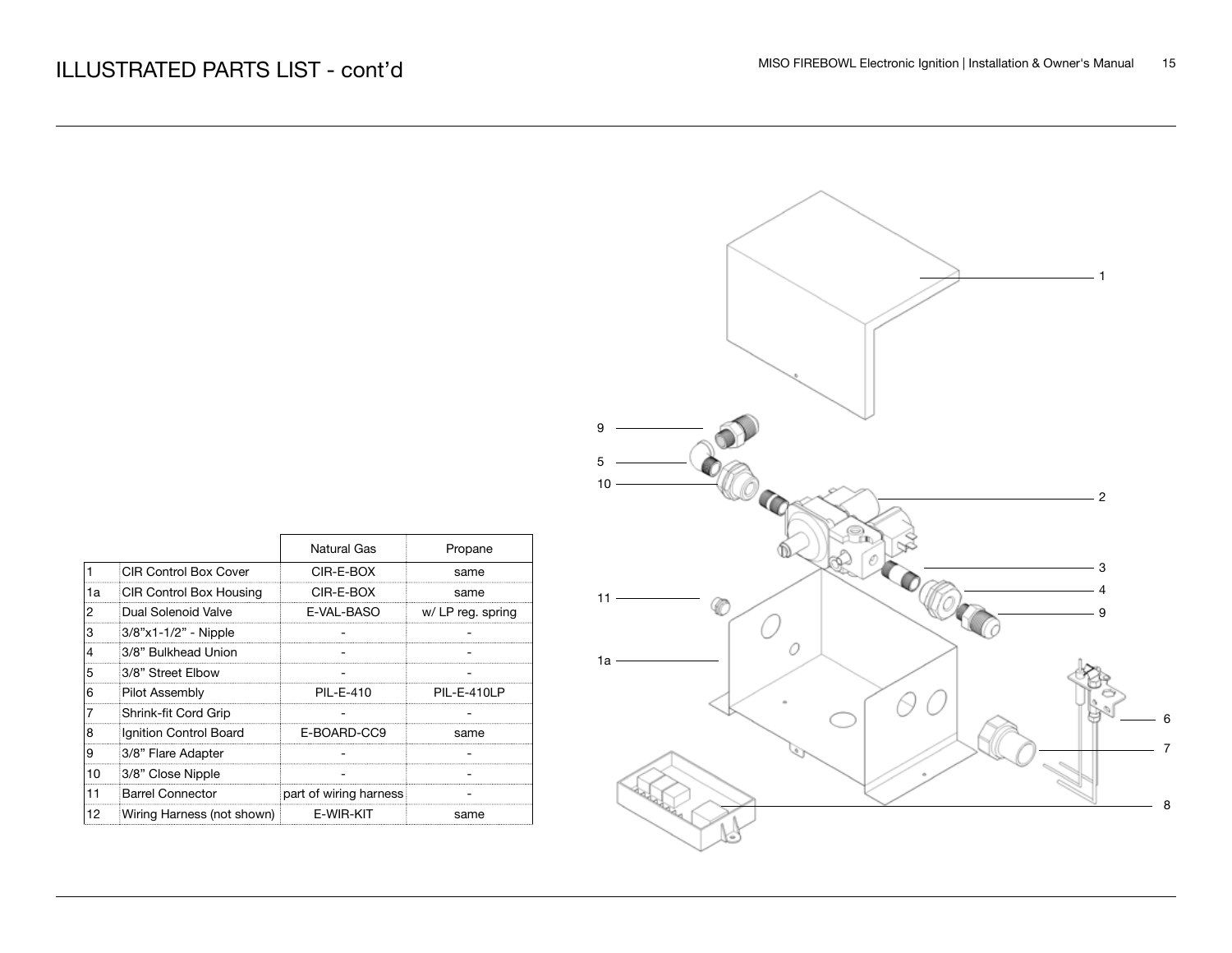

IGNITION CONTROL BOARD: E-BOARD-CC9